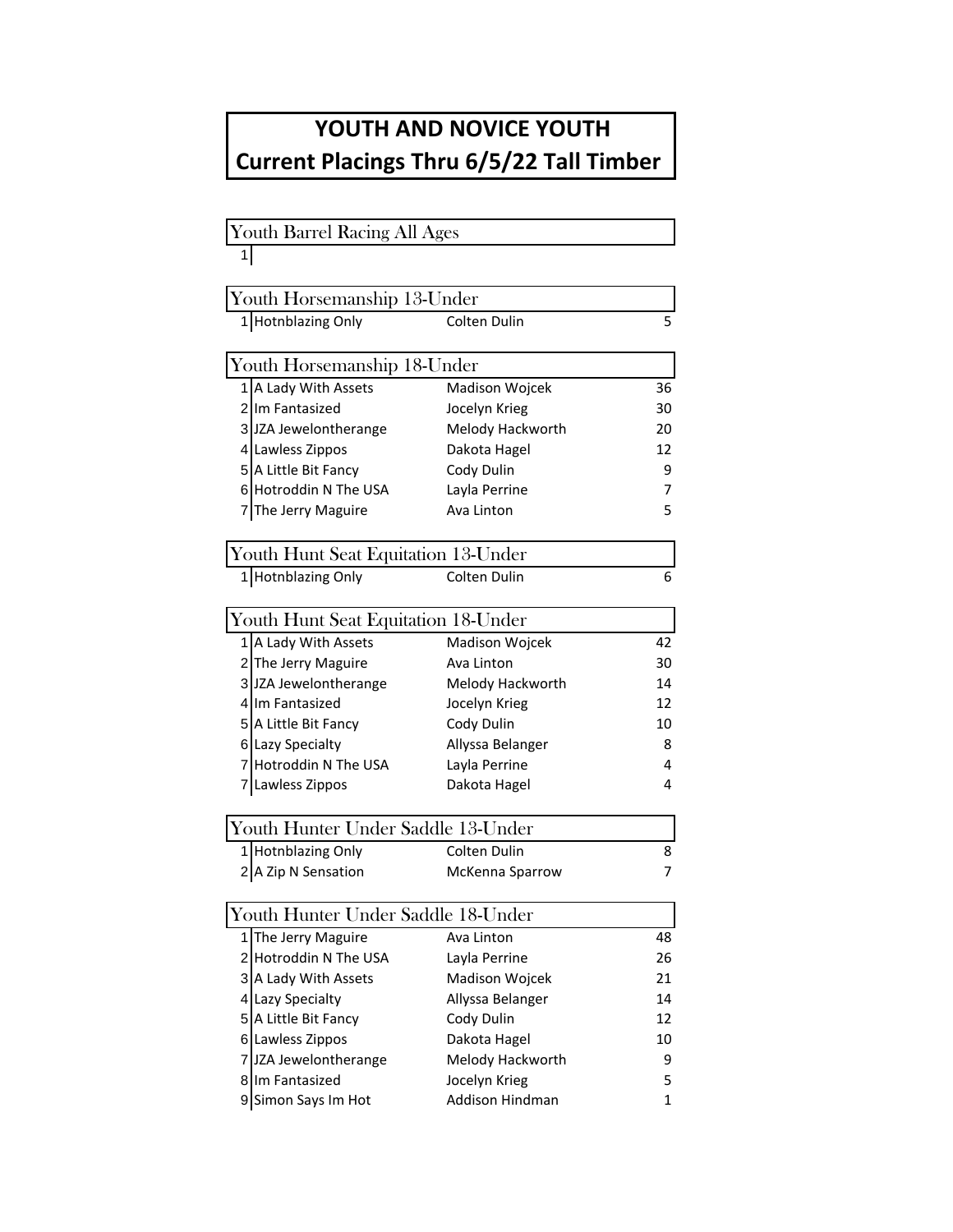| Youth Pole Bending 18-Under |                                    |                  |    |  |
|-----------------------------|------------------------------------|------------------|----|--|
|                             |                                    |                  |    |  |
|                             | Youth Ranch Pleasure 18-Under      |                  |    |  |
| 11                          |                                    |                  |    |  |
|                             | Youth Ranch Rail Pleasure 18-Under |                  |    |  |
| 11                          |                                    |                  |    |  |
|                             | Youth Ranch Riding 18-Under        |                  |    |  |
| 1 <sup>1</sup>              |                                    |                  |    |  |
|                             | Youth Ranch Trail 18-Under         |                  |    |  |
| 1 <sub>1</sub>              |                                    |                  |    |  |
|                             | Youth Showmanship 13-Under         |                  |    |  |
|                             | 1 A Zip N Sensation                | McKenna Sparrow  | 28 |  |
|                             | 2 Im Fantasized                    | Jocelyn Krieg    | 8  |  |
|                             | 3 Hotnblazing Only                 | Colten Dulin     | 4  |  |
|                             | Chrome At Me Bro                   | Reagan Willett   | 0  |  |
|                             | Youth Showmanship 18-Under         |                  |    |  |
|                             | 1 A Lady With Assets               | Madison Wojcek   | 26 |  |
|                             | 2 JZA Jewelontherange              | Melody Hackworth | 18 |  |
|                             | 3 Lazy Specialty                   | Allyssa Belanger | 17 |  |
|                             | 4 Lawless Zippos                   | Dakota Hagel     | 14 |  |
|                             | 5 The Jerry Maguire                | Ava Linton       | 12 |  |
|                             | 6 A Little Bit Fancy               | Cody Dulin       | 10 |  |
|                             | 7 Gold Machine                     | Hunter Dulin     | 7  |  |
|                             | 8 Hotroddin N The USA              | Layla Perrine    | 4  |  |
|                             | Youth Stakes Race 18-Under         |                  |    |  |
| 1 <sub>1</sub>              |                                    |                  |    |  |
|                             | Youth Trail 13-Under               |                  |    |  |
|                             | 1 Im Fantasized                    | Jocelyn Krieg    | 4  |  |
|                             | <b>Hotnblazing Only</b>            | Colten Dulin     | 0  |  |
|                             | Youth Trail 18-Under               |                  |    |  |
|                             | 1 A Lady With Assets               | Madison Wojcek   | 28 |  |
|                             | 2 Hotroddin N The USA              | Layla Perrine    | 16 |  |
|                             | 3 Im Fantasized                    | Jocelyn Krieg    | 11 |  |
|                             | 4 A Little Bit Fancy               | Cody Dulin       | 10 |  |
|                             | 5 Lazy Specialty                   | Allyssa Belanger | 9  |  |
|                             | 6 JZA Jewelontherange              | Melody Hackworth | 8  |  |
|                             | 7 Lawless Zippos                   | Dakota Hagel     | 4  |  |
|                             | 8 The Jerry Maguire                | Ava Linton       | 3  |  |
|                             |                                    |                  |    |  |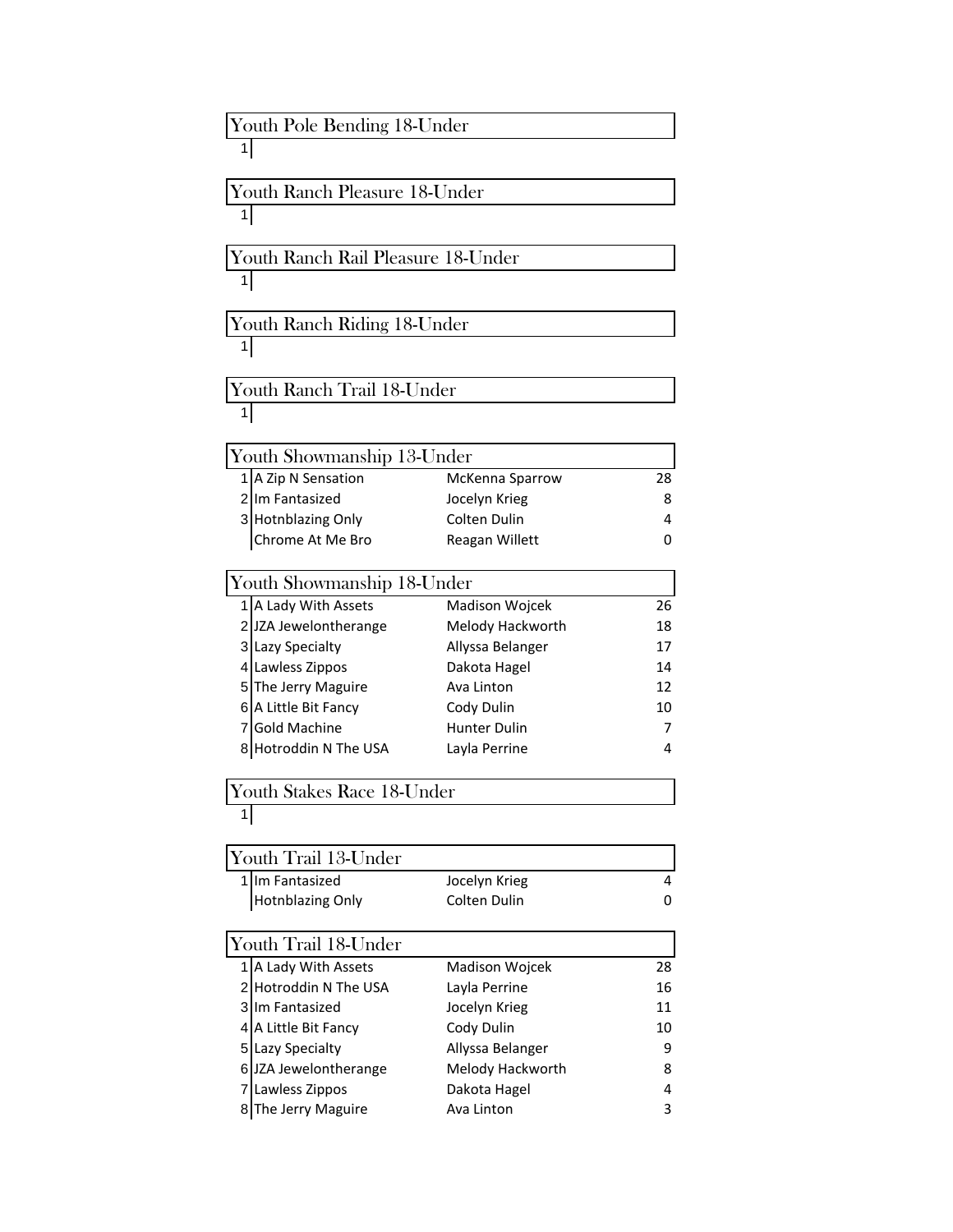| Youth Western Pleasure 13-Under |                                 |                       |    |
|---------------------------------|---------------------------------|-----------------------|----|
|                                 | <b>Hotnblazing Only</b>         | Colten Dulin          | 8  |
|                                 | A Zip N Sensation               | McKenna Sparrow       | 8  |
|                                 |                                 |                       |    |
|                                 | Youth Western Pleasure 18-Under |                       |    |
|                                 | Im Fantasized                   | Jocelyn Kreig         | 22 |
| 2                               | Lazy Specialty                  | Allyssa Belanger      | 20 |
| 3                               | Hotroddin N The USA             | Layla Perrine         | 18 |
| 4                               | A Lady With Assets              | <b>Madison Woicek</b> | 15 |
| 5                               | A Little Bit Fancy              | Cody Dulin            | 12 |
| 6                               | The Jerry Maguire               | Ava Linton            | 11 |
|                                 | JZA Jewelontherange             | Melody Hackworth      | 7  |
| 8                               | Lawless Zippos                  | Dakota Hagel          | 5  |
|                                 | <b>Gold Machine</b>             | <b>Hunter Dulin</b>   | 2  |
|                                 |                                 |                       |    |

Youth Western Riding 18-Under

|   | NY Horsemanship 18-Under |                        |               |  |  |
|---|--------------------------|------------------------|---------------|--|--|
|   | 1 Im Fantasized          | Jocelyn Krieg          | 37            |  |  |
|   | 2 Hotroddin N The USA    | Layla Perrine          | 35            |  |  |
|   | 3 A Zip N Sensation      | McKenna Sparrow        | 32            |  |  |
| 4 | The Jerry Maguire        | Ava Linton             | 24            |  |  |
| 5 | <b>Totall Darkness</b>   | <b>Matthew Averill</b> | 20            |  |  |
| 6 | Lawless Zippos           | Dakota Hagel           | 18            |  |  |
| 6 | Simon Says Im Hot        | Addison Hindman        | 18            |  |  |
| 8 | Good Girl Gone Bad       | Daphne Ries            | 13            |  |  |
| 9 | <b>Hotnblazing Only</b>  | Colten Dulin           | 8             |  |  |
|   | 10 Ready To Ante Up      | Hailey Hallett         | 5             |  |  |
|   | Gold Machine             | Hunter Dulin           | $\mathfrak z$ |  |  |
|   |                          |                        |               |  |  |

| NY Hunt Seat Equitation 18-Under |                        |    |  |  |
|----------------------------------|------------------------|----|--|--|
| 1 The Jerry Maguire              | Ava Linton             | 44 |  |  |
| 2 Im Fantasized                  | Jocelyn Krieg          | 23 |  |  |
| 3 Lawless Zippos                 | Dakota Hagel           | 22 |  |  |
| 4 Simon Says Im Hot              | Addison Hindman        | 13 |  |  |
| 5 Hotroddin N The USA            | Layla Perrine          | 12 |  |  |
| 6 A Little Bit Fancy             | Cody Dulin             | 10 |  |  |
| 6 Totall Darkness                | <b>Matthew Averill</b> | 10 |  |  |
| 8 A Zip N Sensation              | McKenna Sparrow        | 9  |  |  |
| 9 Good Girl Gone Bad             | Daphne Ries            | 7  |  |  |
| 10 Hotnblazing Only              | Colten Dulin           | 2  |  |  |